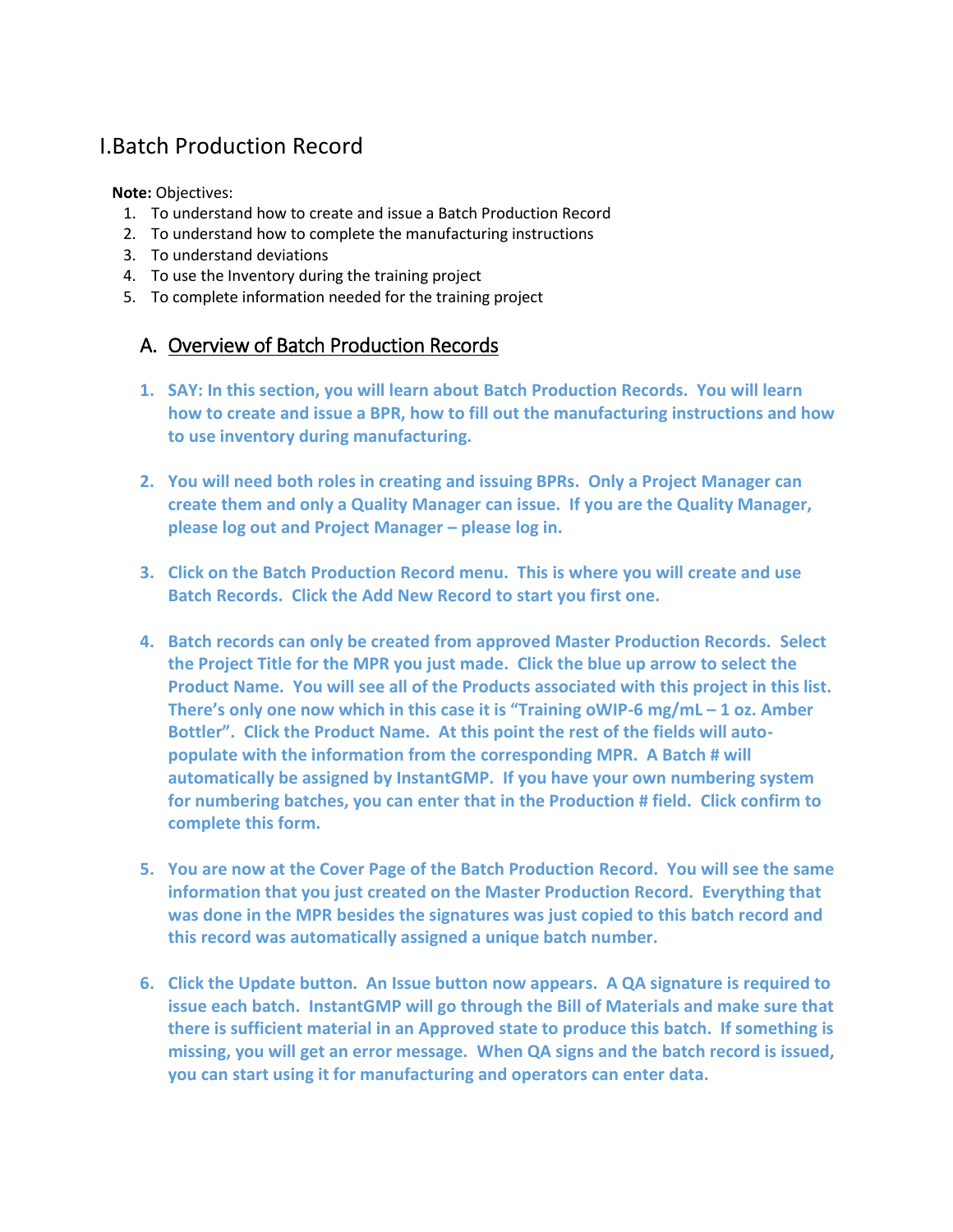- **7. Note to Vape Customers – your instance does not require specifications so the check for materials in an approved status described above will not be done.**
- **8. Quality Manager – please click the Issue button and sign it. Click confirm.**
- **9. We are back at the Batch Production Record summary where we can see all of the batches that were created. You can see that the status is now "Issued" which indicates that your batch is now ready for production. Find the blue hyper linked Product Name and click on it.**
- **10. SAY: You will see that many screens are read only copies of the MPR. Click the Materials tab, the Equipment and In-process tabs and note that these are the same as the MPR you created.**

## B. BPR Manufacturing Instructions

- **11. Select the Manufacturing Instructions tab. The Manufacturing Instructions Screen shows a list of the Actions that need to be taken. If the batch had not been issued, these instructions would be read only and there would be no update icons next to each Step.**
- **12. What you see here is a summary of the instructions you wrote in the MPR. Steps with no status check mark have not yet started. A yellow check mark indicates an action is needed at that step. A red check mark indicates a deviation is open at that step. A green check mark indicates the step has been completed and the corresponding inventory has been used.**
- **13. Click the Update icon next to Step 10 and we'll take a closer look at this screen. This is a detailed view of an individual step. The information at the top of the screen will show you the product you are making, the batch #, the production # and the action that need to be taken.**
- **14. I'll tell you about the rest of the information on this screen. Then I'll tell what you need to do to complete this Manufacturing instruction.** 
	- **Material: This shows the material that was selected from the Bill of Materials for this step.**
	- **Part #: This is the Part number for the material.**
	- **•** Step: This is the current manufacturing instruction step.
	- **Action: This the action that needs to be performed at this step.**
	- **Target, Min, Max, Range, Unit: This is the target, min, max and range for the Action or Material to be measured out. If there is an inventory item to measure**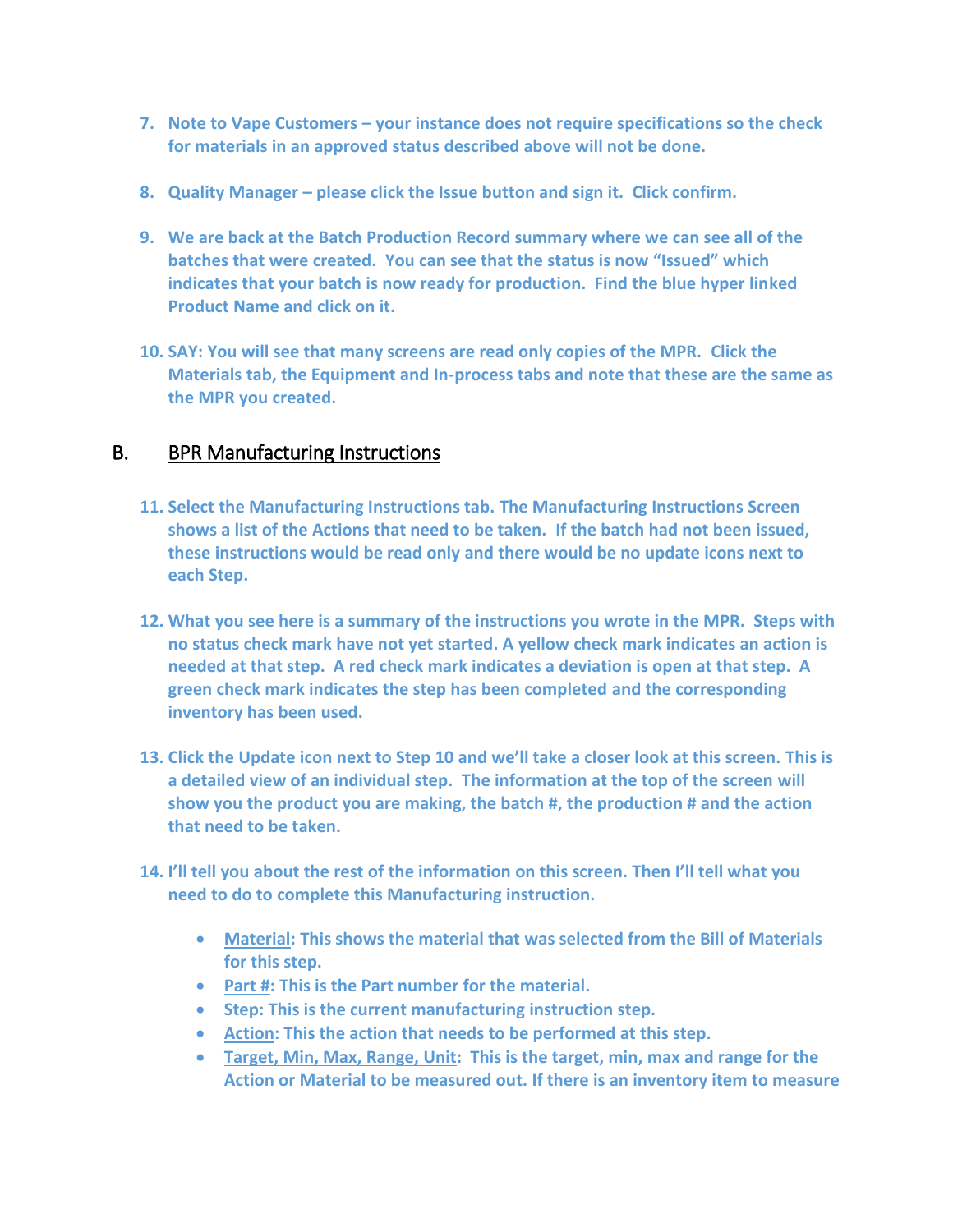**out, the actual result must be between the min and max otherwise an error will display.** 

- **Inventory Button: This button appears when the Inventory checkbox was selected for this step on the MPR. When clicked, you will see the list of material receipts available for this material. You will then go into the Inventory Use screen where you can make adjustments to material inventory during manufacturing.**
- **Scan: This is used to scan the barcode on a material label. This will take you directly to the Inventory Use screen for the specific receipt of the material just scanned.**
- **Result: This is where you will record your results.**
- **Comments: This is where you can record comments that don't have an effect on the results or cause a deviation.**
- **Deviation Comment: This is where you record observations of anything that does meet requirements or expectations. Putting anything into this field will make it mandatory that a Quality Manager review the comment and sign this step.**
- **Attachment: If an attachment was added to the step at the MPR, it will appear here. You can also upload a document to this step.**
- **Performer Required: If the Performer Required checkbox was selected on the MPR, this Sign button appears. A Performer must sign otherwise this BPR cannot be completed.**
- **Verifier Required: If the Verifier Required checkbox was selected on the MPR, this Sign button appears. A Verifier must sign otherwise this BPR cannot be completed.**
- **15. Click the Inventory button. This will allow you to select the Receipt # of the material you will measure out.**
- **16. What you see now are all of the receipts of the Training Liquid. For now, there is only one, but in real life you could have many. Click the blue Receipt # hyperlink to get to the Inventory Use screen. Here you will typically see a history of how this material was used. Since we haven't used this material before, there are no entries. Note there are two buttons at the bottom of the screen. The Use Material button creates a history of use of a material. The Change Location button is available if you want to update the Bin Location for this material.**
- **17. Click the Use Material button to get to the screen where you can record the quantity you are using for this batch. At the top of the screen, you will see the material name, the vendor lot # and the Production # of the batch you are making.**
- **18. Enter the quantity used as 3, the unit as L and the purpose as "Production." When you sign with your digital signature, the vendor lot # and the production # will be connected for tracking and tracing of materials automatically. Sign and confirm.**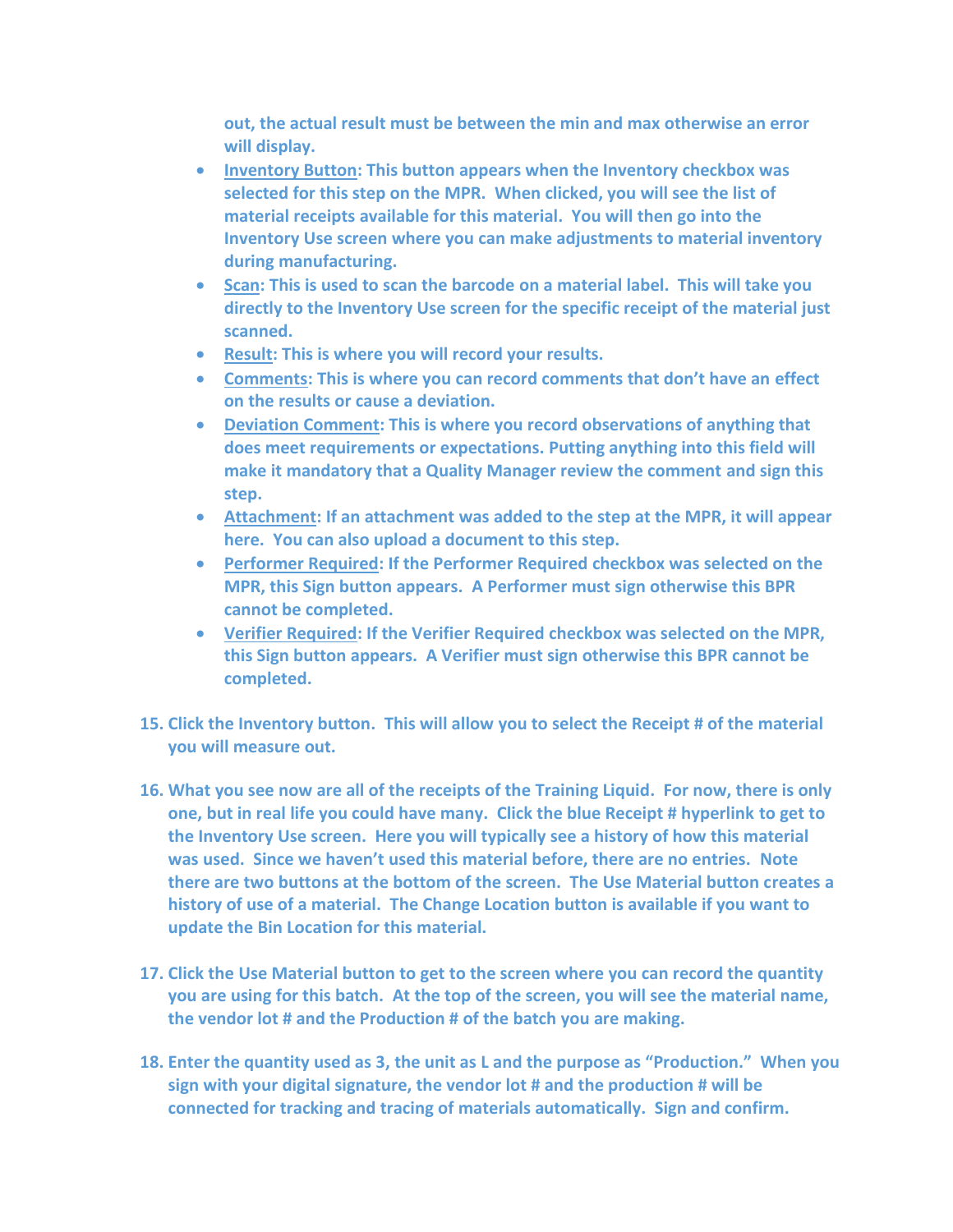- **19. We are now back at the instructions screen. Now you will see a new table that shows the Receipt # and Vendor Lot # of the material you used. It also shows the quantity that was used. Enter the result "Staged." Since this is a step where tight controls are needed to ensure the quality of the final product, you Setup a requirement for two signatures when you created the MPR. The Project Manager can now sign where it says "Performer Required". The Quality Manager can sign where it says "Verifier Required". When you have both signed, click confirm.**
- **20. Now we can go into step 20. Click the Inventory button and then the hyperlink for the Receipt number. Click the Use Material button to get to the Inventory Use screen for the 1 oz. Amber Bottle. Enter the quantity used as 100 ea. and the purpose as "Production." Sign and confirm.**
- **21. We are now back at the instructions screen. Enter the result as "Staged". Click confirm.**
- **22. Next go into step 30. Go in and record the result as "3 mL added to each bottle." Enter a comment in the deviation comment field. Type in "Spilled 10 mL". Click confirm.**
- **23. Note that the summary step now has a red check mark. Select the Update icon to go back into the step. A new signature prompt for a mandatory QA signature appears. Normally, a Quality Manager would review the deviation and decide if an investigation is needed. If an investigation report is written, it can be uploaded to this step. Quality Manager - you sign for this now. Note that the summary step now has a green check mark.**
- **24. One last step to go. Go into step 40. Enter the result as "99 bottles filled". Click Confirm**

#### C. BPR Review

**25. You are done with manufacturing, but not done with the process just yet. You still need the batch record reviewed. Go to the "Executed BPR Review" tab. Here you will see the list of reviewers that was created in the Project Personnel screen. InstantGMP will check that all steps were completed, all required signatures were obtained and all deviations were closed. If anything is left open, an error message will display the problems. Each of the approvers will need to click the Sign button and enter their digital signature. When the first person enters their signature and the signature is accepted the Status on the BPR summary screen will change to "Locked". This means that this BPR cannot be edited or changed. Project Manager – go ahead and sign.**